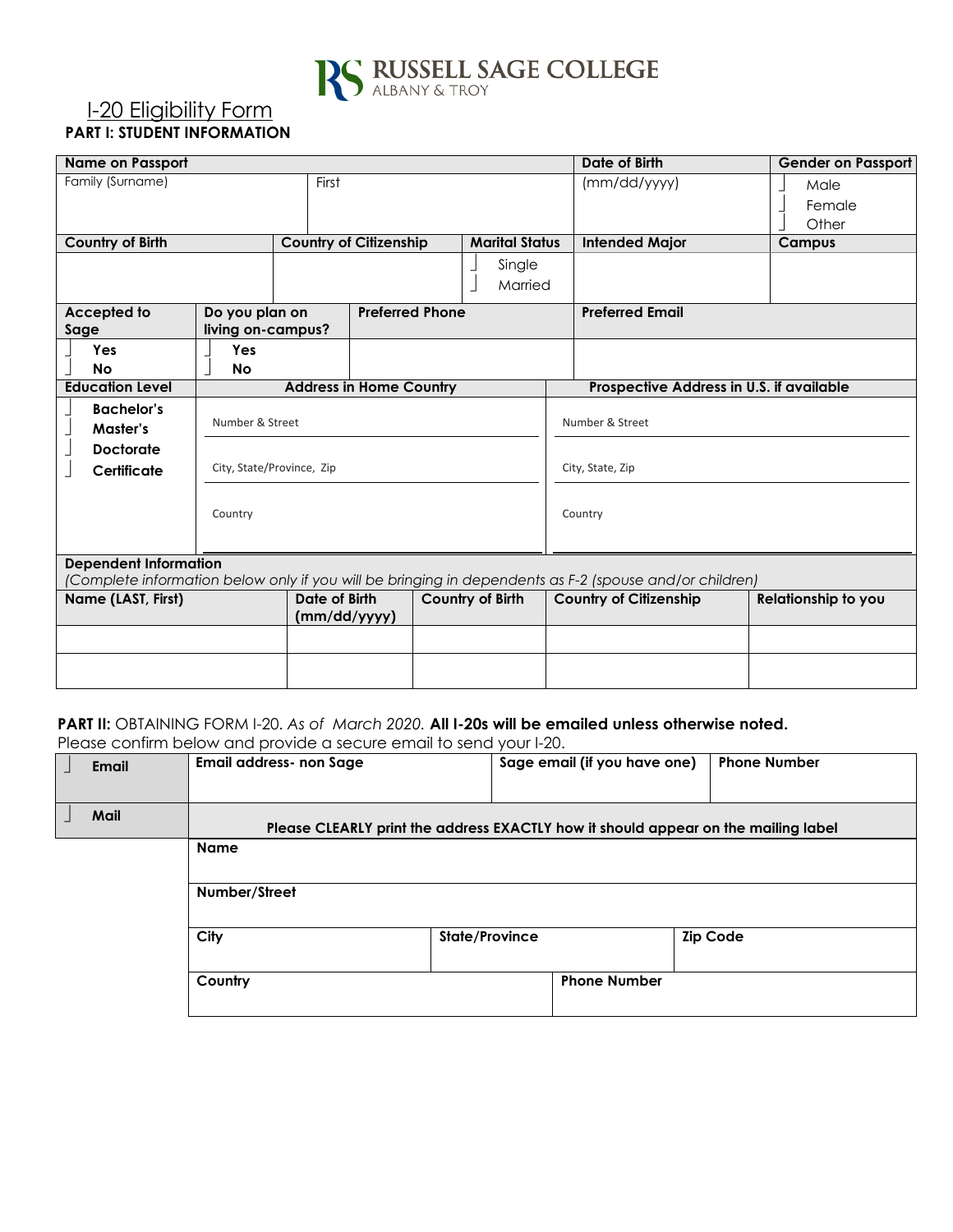#### **PART III:** *Current Status*

If you are currently in the United States, complete this section. If not, skip to PART IV (Bottom of this page)

| What is your<br>Department of<br><b>Homeland Security</b><br><b>Admission</b><br>Number? | Look on your Form I-94 Departure Record (White Card) stapled in your passport opposite your<br>visa or retrieve your I-94 number by visiting https://i94.cbp.dhs.gov/.                                                                                                                                                                                                      |  |  |  |  |
|------------------------------------------------------------------------------------------|-----------------------------------------------------------------------------------------------------------------------------------------------------------------------------------------------------------------------------------------------------------------------------------------------------------------------------------------------------------------------------|--|--|--|--|
| What is your<br>current<br>Immigration<br>status?                                        | <b>*Another Status:</b> Which one?<br><b>F-1 Student</b> (Circle below what your new<br>$\vert$ - 20 form will be for)<br>*Before we issue your Form I-20, an<br>Transferring/changing U.S. Schools<br>(1)<br>appointment with the DSO<br>Changing educational<br>(2)<br>is required!<br>level/program at Sage<br>Reinstatement of F-1 Status<br>(3)                        |  |  |  |  |
| Do you plan to<br>travel outside of<br>the U.S. before<br>school starts?                 | Yes<br>No<br>For F-1, contact the former DSO<br><b><i>F</i></b> For F-1, please submit & review the<br>"F1 Transfer Information" below<br>to discuss travel and SEVIS<br>record transfer guidelines<br><b>F</b> If you hold another status, we will<br>Be sure that you provided the<br>issue your I-20 after we have met<br>correct mailing address in PART II<br>with you |  |  |  |  |

#### **Transfer Student Information**

If you are an international student that is transferring from another school within the United States, it is important that you do the following:

The institution that holds your active SEVIS record must complete Russell Sage College "F1 Transfer Form"

 $\Box$  Inform your DSO at your previous school that you intend on transferring to Russell Sage College.

- o Once accepted to Sage, provide a copy of your acceptance letter to your previous advisor so that your SEVIS record can be transferred, to Russell Sage College.
- o Your new Form I-20 cannot be issued, unless your SEVIS record is released to Russell Sage College.
- $\Box$  In addition, be sure to submit the following to DSO at Russell Sage College
	- o I-20 Eligibility Form
	- o Copy of your Passport and I-94
	- o Copies of last I-20 you have from the previous school you attended in the U.S.
	- o Notarized Affidavit of Support with the necessary financial documentation

#### **PART IV: FINANCIAL SUPPORT**

As an international F-1 student, you must show that you can support the costs of studying and living in the U.S. for the **entire duration of your program**. **This is required by law**. **Annual costs include both Tuition & Living Expenses**. We look to see readily available funding for at least the first year. Proof of income can be used to show ability to cover the costs beyond the first year.

#### **Tuition**

For the most up-to-date Tuition costs, please review the \*Russell Sage College Tuition and Fees schedules found on the Sage website: [https://www.sage.edu/admission/t](https://www.sage.edu/admission/tuition-fees/)[uition-fees/](https://www.sage.edu/admission/financial-aid/tuition-fees/)

#### **Living Expenses**

Living expenses at Russell Sage College [may be found :](https://www.sage.edu/admission/financial-aid/tuition-fees/) <https://www.sage.edu/admission/financial-aid/tuition-fees/> Estimated costs for books, personal [and transportation for international students](https://www.sage.edu/admission/financial-aid/tuition-fees/) are also found: https://www.sage.edu/admission/ financial-aid/tuition-fees/ **These are the estimated costs regardless of whether a student lives on or off campus.**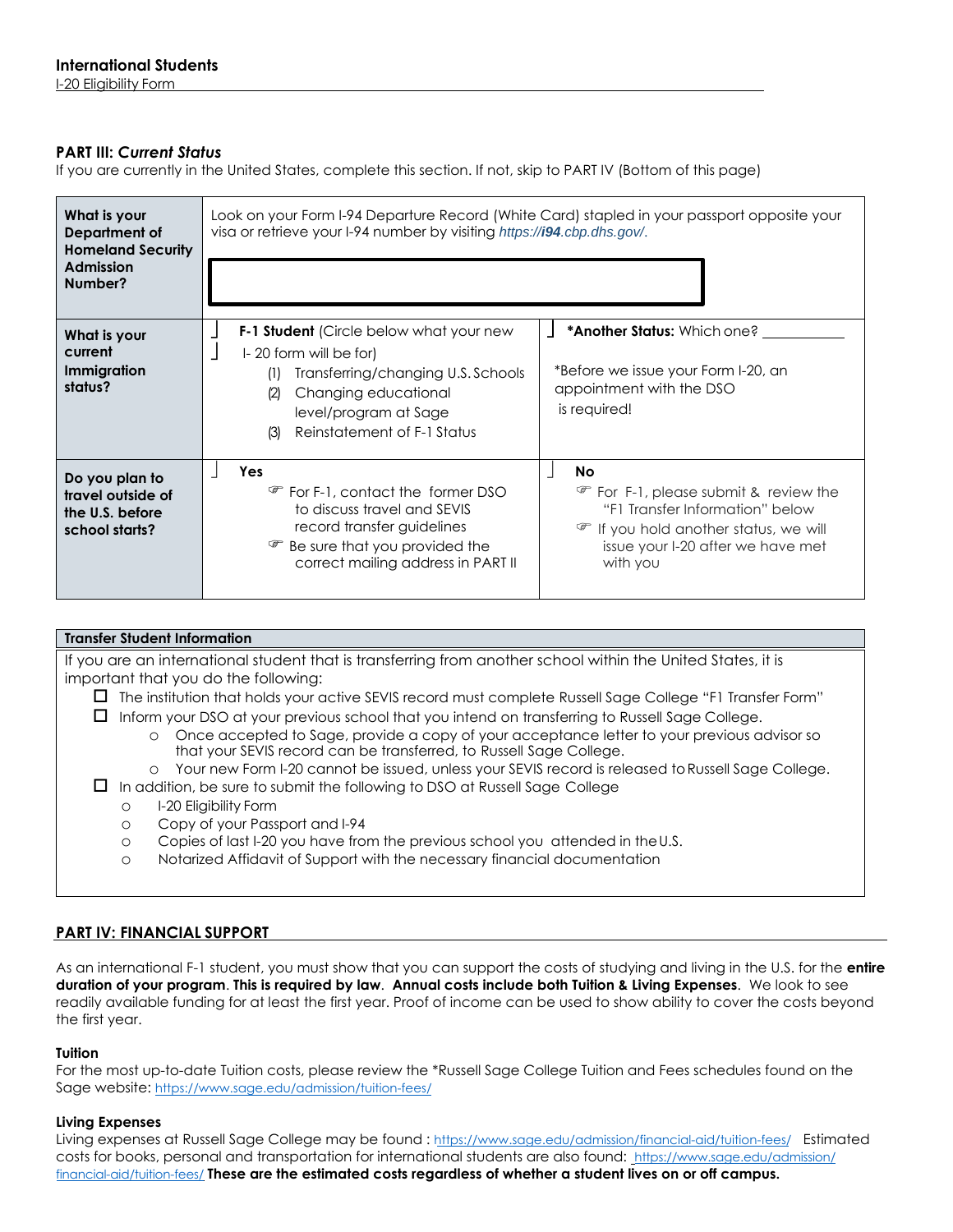**You must provide proof of funds for I-20 issuance to cover the estimated living, books, personal, transportation expenses and also include the tuition charges for your program.** You may spend more or less, but this is what we estimate that you will spend on living books, transportation, etc.

### **PART V: CALCULATING COST PER YEAR**

Please use the appropriate table below to calculate your estimated cost per year.

# **UNDERGRADUATE**

| <b>Full-Time Tuition/Fees</b> | Living Expenses<br>Room/Board | <b>Transportation Books &amp;</b><br>Personal | <b>Total Cost Per Year</b> |
|-------------------------------|-------------------------------|-----------------------------------------------|----------------------------|
| w.                            |                               |                                               |                            |

For the most up-to-date Tuition costs, please visit **https://www.sage.edu/admission/tuition-fees/**

# **GRADUATE**



For the most up-to-date Tuition costs, please visit **https://www.sage.edu/admission/tuition-fees/**

*Please refer to the bottom of this page to determine how many credits you are required to take to maintain full-time status.* As an F-1 international student, you must maintain full-time status for each required term. The definition of a full- time student depends on your program. Please see the table below for the definition of a full-time student based on semester. \**No distance or online programs are eligible for an I-20. Dietetic Internships must take place in Capital Region.* 

| <b>EDUCATION LEVEL</b> | <b>TERM</b><br><b>SCHEDULE</b> | <b>REQUIRED TERMS</b>   | <b>CREDITS NEEDED TO BE FULL-TIME</b>                   |
|------------------------|--------------------------------|-------------------------|---------------------------------------------------------|
| <b>UNDERGRADUATE</b>   | Semester                       | Fall and Spring         | 12 credits Per<br>Semester<br>(only 1 online permitted) |
| <b>GRADUATE</b>        | Semester                       | Fall and Spring         | 9 credits per semester<br>(only 1 online permitted)     |
| <b>GRADUATE</b>        | Semester                       | Fall, Spring and Summer | 9 credits per semester<br>(only 1 online permitted)     |